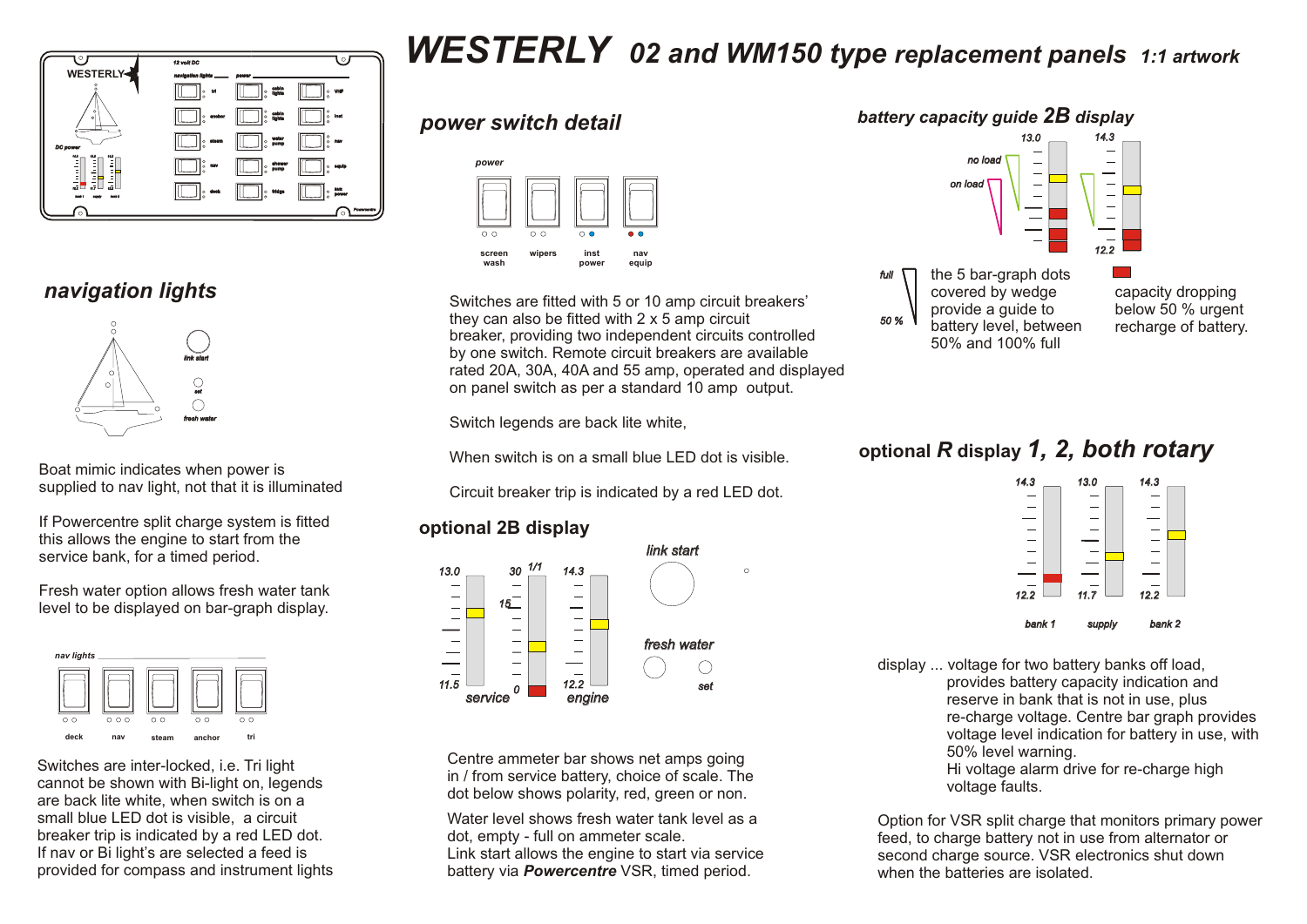# **Westerly** type W150-3 panel

Fitted to Seahawk, Merlin, Corsair, Fulmar, Falcon.

Replaces 150 mm high panels suppled by *Kdd powercentre* with split charge relay rated at 60 amp.

W150-01..... boats with 1, 2, both rotary switch

W150-02 ... up-grade for boats with split charge fitted 100 or 200 amp W150-03 ... standard replacement for boats with split charge system

| tri-light  5 amp                 |
|----------------------------------|
| anchor light 5 amp               |
| steaming  5 amp                  |
| nav light bi  5 amp              |
| stern  5 amp                     |
| deck light 10 amp                |
| comp light feed  nav / tri light |

cabin lights ...... 10 amp camin lights ......10 or  $5 + 5$  amp water pump ..... 10 amp shower pump .. 10 amp fridge ............... 10 amp

150 mm x 275 mm

| VHF  10 amp       |
|-------------------|
| inst  5 + 5 amp   |
| nav  5 + 5 amp    |
| equip  10 amp     |
| aux power  10 amp |

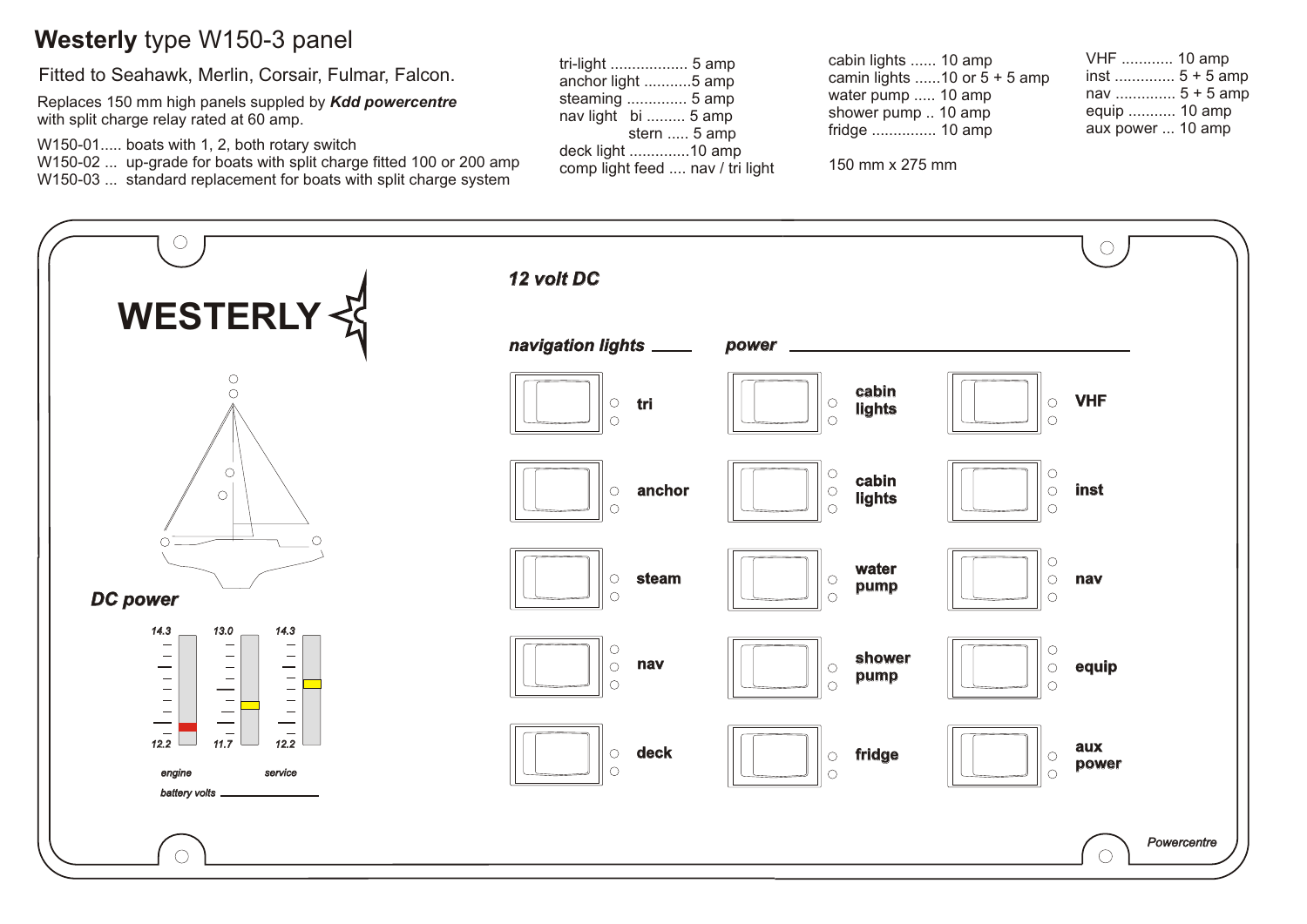#### **Westerly** type W150-02 panel

Fitted to Seahawk, Merlin, Corsair, Fulmar, Falcon.

Replaces 150 mm high panels suppled by *Kdd powercentre* option for uprated VSR split charge 100 or 200 amp.

W150-01..... boats with 1, 2, both rotary switch W150-02 ... up-grade for boats with split charge fitted W150-03 ... standard replacement for boats with split charge system 60 amp

150 mm x 275 mm

| nav  5 + 5 amp    |  |
|-------------------|--|
| equip  10 amp     |  |
| aux power  10 amp |  |
|                   |  |

VHF ............ 10 amp inst .............. 5 + 5 amp